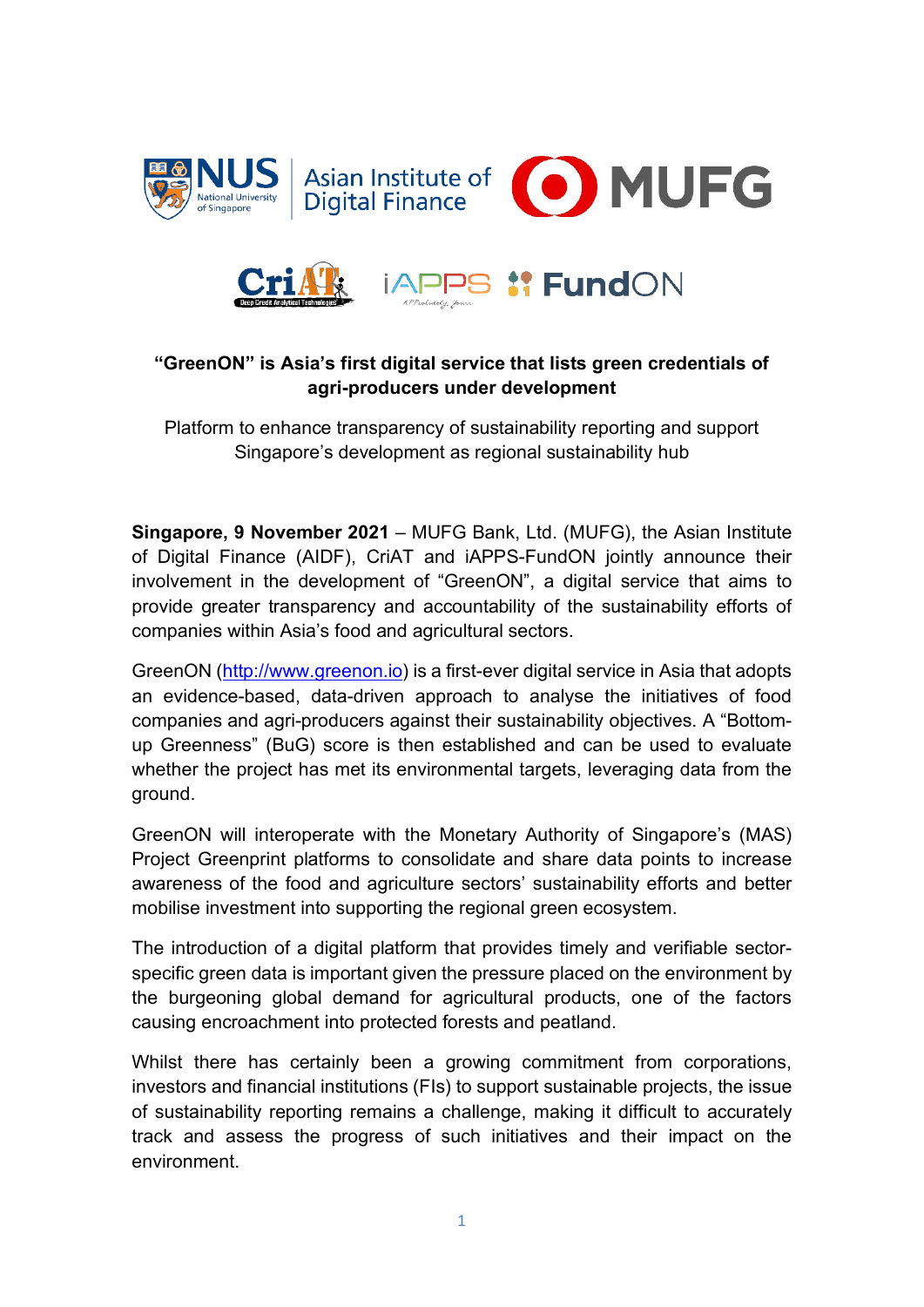With GreenON, investors and FIs will be able to better mobilise green capital and ensure that the funds deployed are having the desired effects in protecting the environment and mitigating deforestation, and corporates will be able to back their sustainability objectives with data from the field and simplify their projectlevel sustainability reporting.

## **Quotes from GreenON Project Partners**

- Mr. Yip Shue Heng, Managing Director, Head of Digital Transformation Office, Asia and Oceania, MUFG Bank, said: "MUFG's long-term sustainability commitment has been the driving force behind our constant efforts at improving our ESG business practices in ways that can be demonstrated to both internal and external stakeholders. We are therefore very excited by GreenON's evidence-based approach in helping our bank purposefully mobilise capital towards the greening of our environment."
- **Prof. Duan Jin-Chuan, Executive Director, Asian Institute of Digital** Finance, National University of Singapore*,* said: *"*Agri-food supply chains are vital to modern economies, but without sustainable practices may harm the environment. We firmly believe that financing for sustainability of various production units in an agri-food supply chain is achievable through evidence-based greenness scores coupled with a bottom-up consistent aggregation."
- Mr. Daniel Loh, CSO, iAPPS-FundON, said: "FundON is in the business of empowering green businesses and rewarding green investments. We are therefore especially excited about GreenON, which, together with our fin-traceability solution AgriON, we hope will address climate related issues, particularly deforestation and carbon emission."
- Mr. Miao Weimin, CEO, CriAT, said: "Raw data must be translated to quantifiable assessment to support investment decision making. We aim to help investors and FIs with a more accurate assessment leveraging new-generation analytical technologies."
- Mr. Olivier Tichit, Director of Sustainable Supply Chain, Musim Mas, said: "Musim Mas is pleased to be a part of this collaboration on GreenON. As a corporate committed to empowering smallholders in their sustainability journey, GreenON will be a good platform to measure the impact and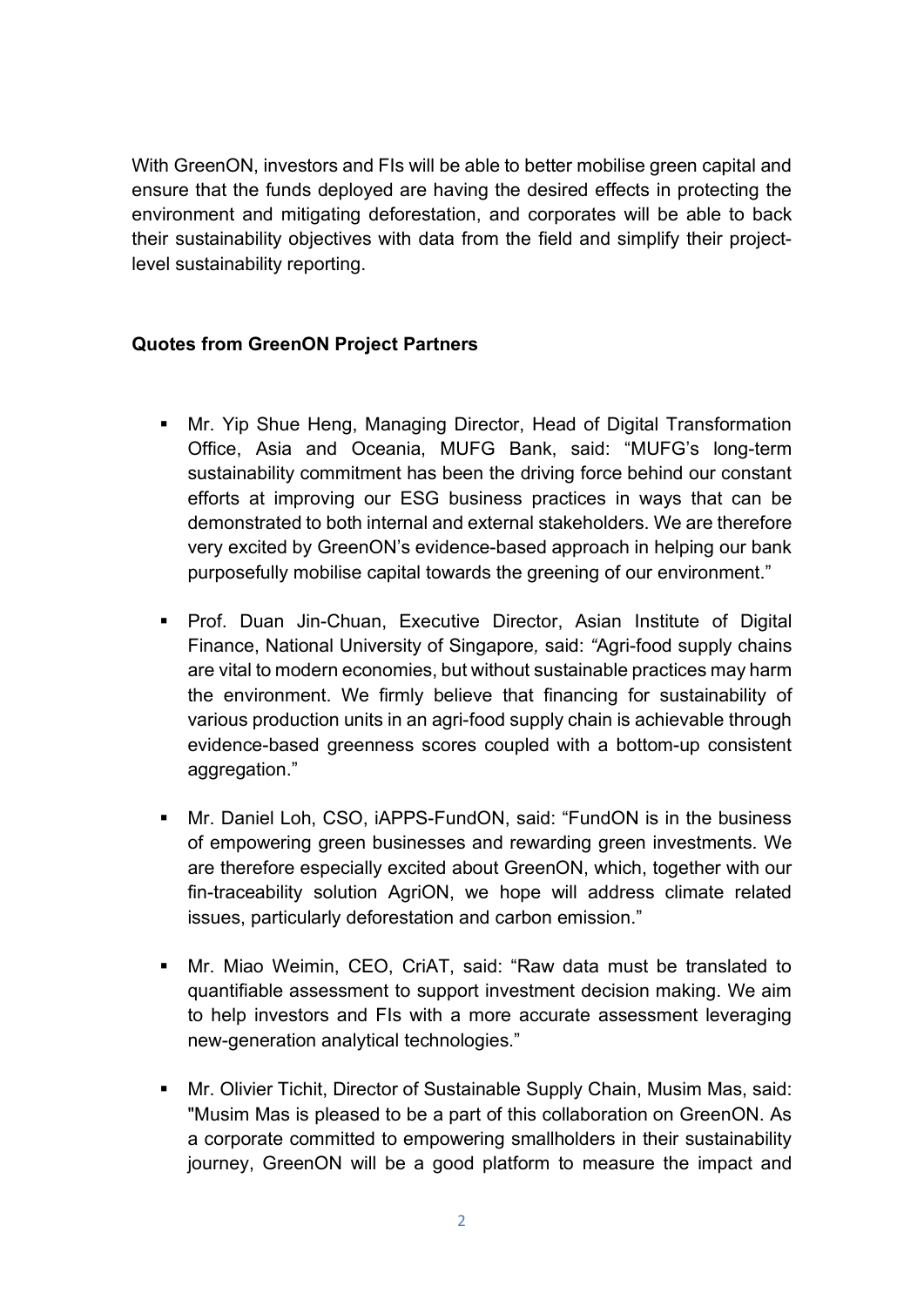effectiveness of our projects on the ground. With the use of data-based evidence, financial institutions and investors will be well-placed to confidently identify and invest in more green initiatives by corporates."

- Ms. Lisa Genasci, Managing Director, ADM Capital Climate, said: "ADM Capital Climate is working toward sustainable investment in SEA that is meaningful and at scale. We face twin climate and biodiversity crises and private capital must invest in ways that mitigate rather than contribute to these. We are thrilled to see a platform that will allow investors to reliably assess sustainability efforts and encourage responsible investing in projects with sustainable practices."
- Mr. Kwok Quek Sin, Executive Director (Green FinTech), FinTech and Innovation Group, MAS, said: "The access to ground-up data from the agrifood sector through GreenON will enable banks to better assess sustainability-linked investments and financing in this sector. This initiative led by MUFG Bank is aligned with Project Greenprint, which aims to facilitate trusted ESG data flows and mobilise capital between financial and real economy sectors."

- END -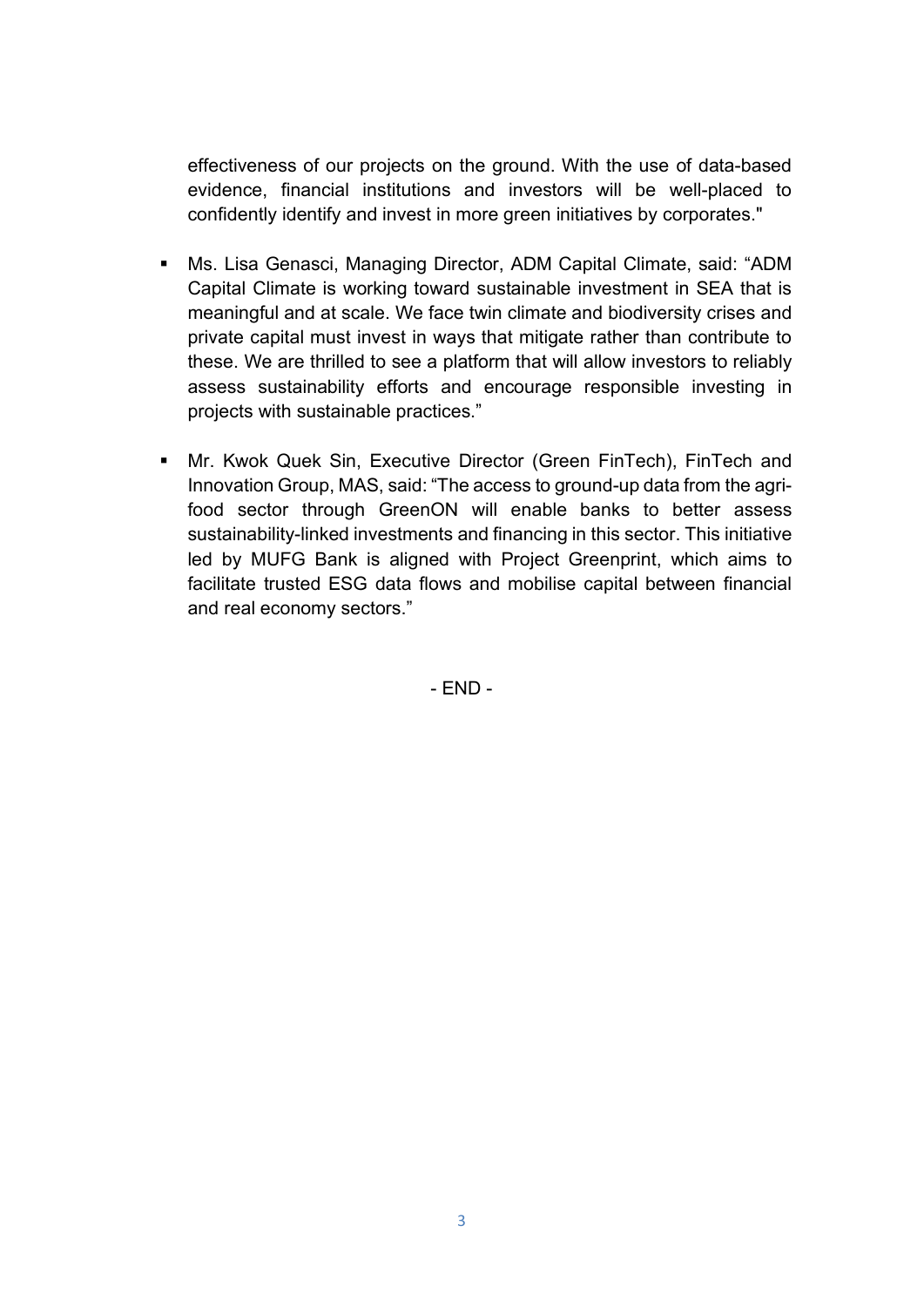### **About MUFG**

Mitsubishi UFJ Financial Group, Inc. (MUFG) is one of the world's leading financial groups. Headquartered in Tokyo and with over 360 years of history, MUFG has a global network with approximately 2,500 locations in more than 50 markets. The Group has about 170,000 employees and offers services including commercial banking, trust banking, securities, credit cards, consumer finance, asset management, and leasing.

The Group aims to "be the world's most trusted financial group" through close collaboration among our operating companies and flexibly respond to all of the financial needs of our customers, serving society, and fostering shared and sustainable growth for a better world. MUFG's shares trade on the Tokyo, Nagoya, and New York stock exchanges.

MUFG Bank, Ltd. is Japan's premier bank, with a global network spanning more than 50 markets. Outside of Japan, the bank offers an extensive scope of commercial and investment banking products and services to businesses, governments and individuals worldwide.

In Asia, MUFG has a presence across 20 markets – Australia, Bangladesh, Cambodia, China, Hong Kong, Indonesia, India, South Korea, Laos, Malaysia, Mongolia, Myanmar, New Zealand, Pakistan, Philippines, Singapore, Sri Lanka, Taiwan, Thailand and Vietnam.

It has also formed strategic partnerships with some of the most prominent banks in Southeast Asia, further augmenting its unrivalled network across the region – VietinBank in Vietnam, Krungsri in Thailand, Security Bank in the Philippines and Bank Danamon in Indonesia.

For more information, visit [www.mufg.jp/english.](http://www.mufg.jp/english)

## **About CriAT Pte Ltd**

CriAT is a fintech company spun off from the National University of Singapore. We specialise in DeepCredit<sup>®</sup> analytical technologies that have been developed by our more than 10 years' world-leading research achievements. We productise and commercialise our proprietary, new-generation technologies to help financial institutions on intelligent transformation in credit risk and investment management. We provide a suite of analytical data & tools, and enterprise solutions to serve banks, insurance companies, asset managers in the US and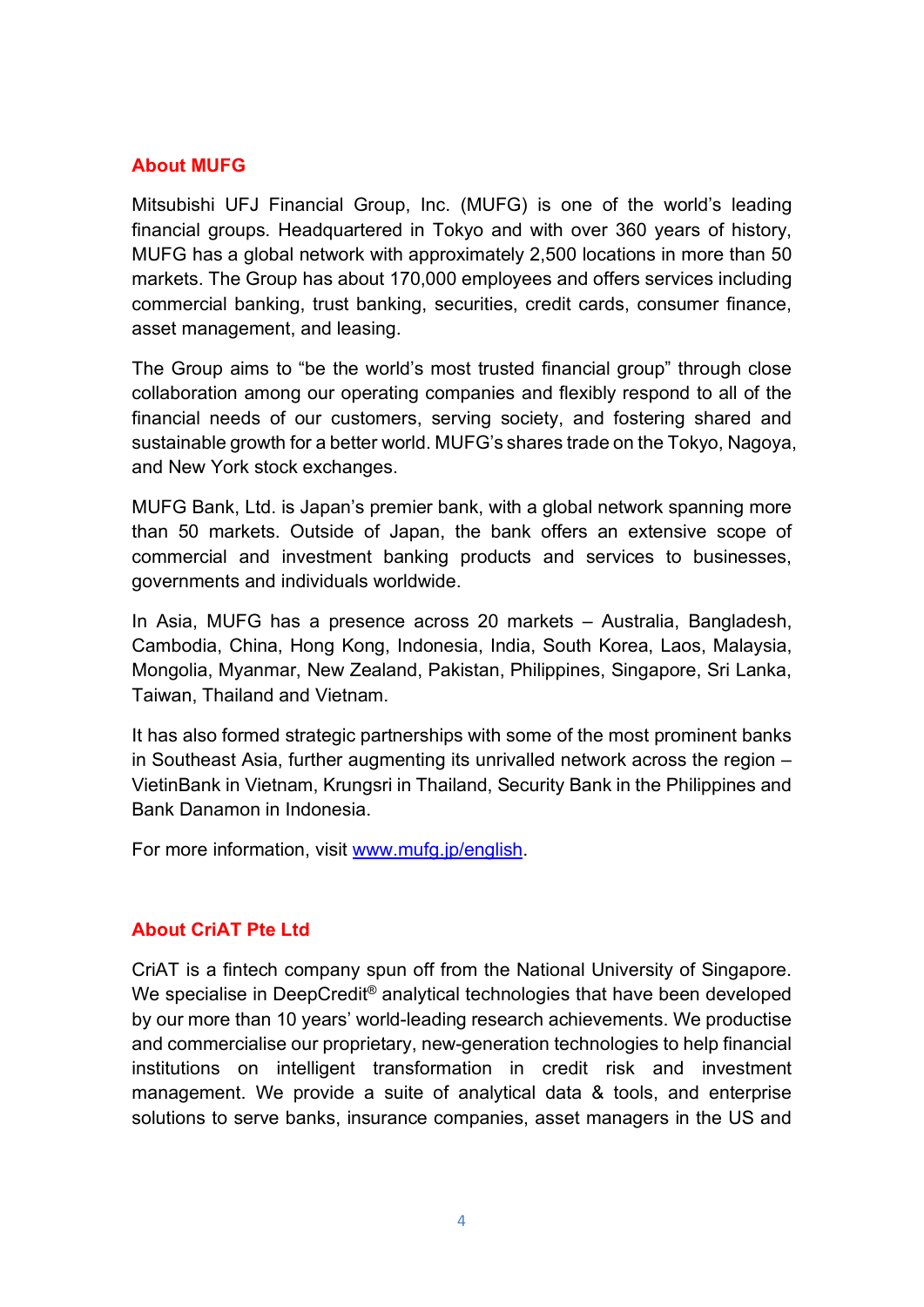Asia. We also focus on advancing green credit analytics to support green and sustainable finance.

#### **About AIDF-NUS**

The Asian Institute of Digital Finance (AIDF) is a university-level institute in the National University of Singapore (NUS), jointly founded by The Monetary Authority of Singapore (MAS), the National Research Foundation (NRF), and the National University of Singapore. AIDF aspires to be a thought leader, a FinTech knowledge hub, and an experimental site for developing digital financial technologies as well as for nurturing current and future FinTech researchers and practitioners in Asia.

#### **About FundON Pte Ltd**

FundON Pte Ltd is a subsidiary of iAPPS Pte Ltd with a Capital Markets Services License from the Monetary Authority of Singapore. We curate sustainable projects for responsible investing through our secure crowdfunding platform. We take pride in ensuring our accredited and institutional investors receive meaningful green returns besides monetary rewards through quality data, advanced methodology and state-of-the-art technology. We aim to accelerate the sustainability and digital transformation impact by connecting responsible forward-looking investors to underserved businesses and rural communities. We focus on greening the agriFood and Health sectors.